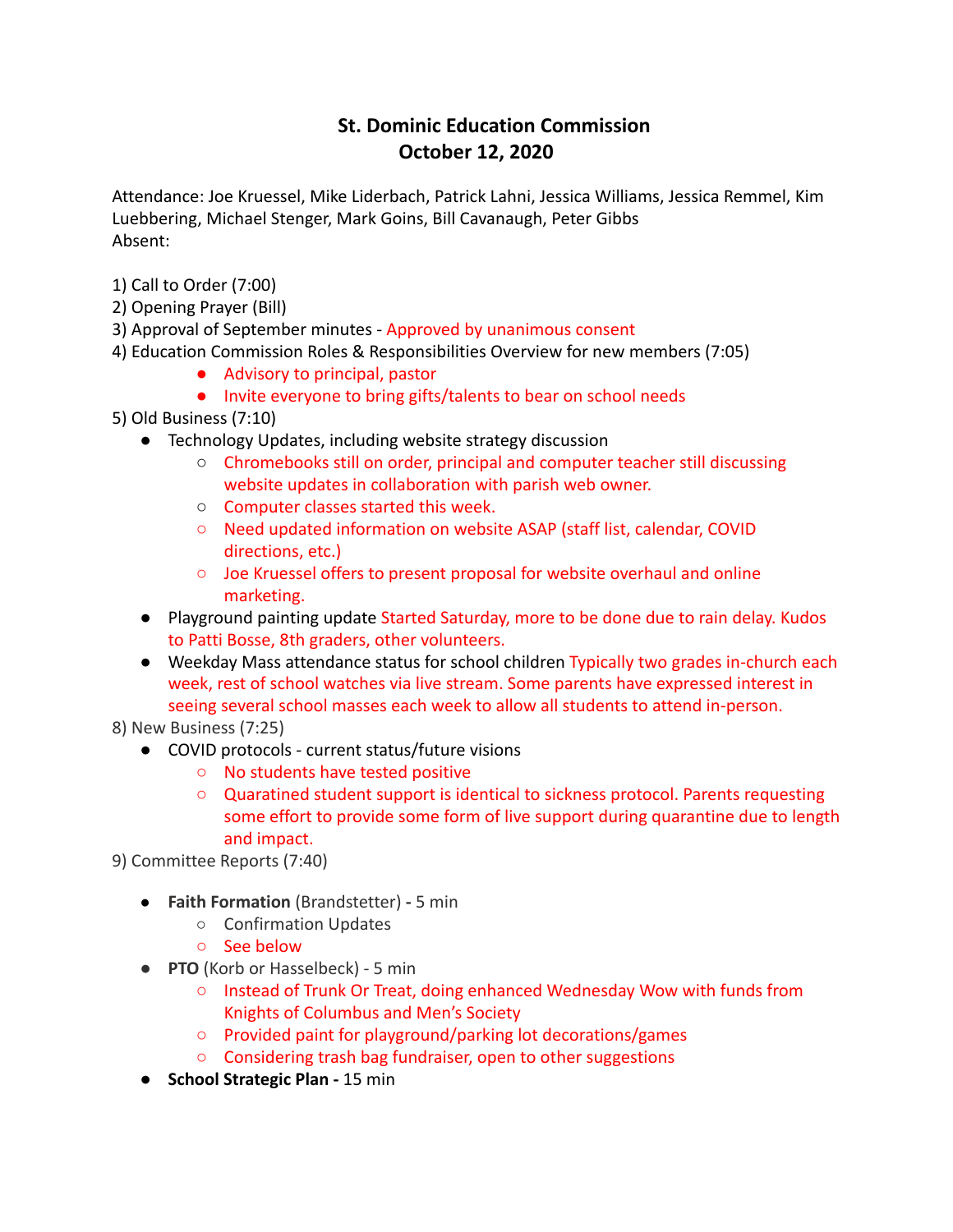- 2020/2021 goals and subcommittee leads (Peter) Overview of subcommittees, encourage focals to identify a goal to achieve this year
	- Academic Excellence Peter
	- Teacher Engagement Jessica & Jessica
	- Catholic Culture & Family Kim
		- Critical Activity List Review Desire for entire committee to brainstorm substitute activities for next meeting
	- Marketing & Communication Mark & Joe may take this leadership, will also be added to school Marketing committee
- **Principal's Report** (Bill) 30 min
	- Suggested review of extracurriculars to identify opportunities to restart some (e.g., Art Club, STEM Club)
	- Request to consider in-person Junior Achievement, hot lunches
- **Tuition Credit** (Lahni) 5 min
	- 11/2 Chipotle
	- Amazon quarterly deposit: \$73.79, low engagement
- 10) Next Meeting: Monday, Nov. 9 at 7pm in school library.
- 11) Closing Prayer

12) Adjournment (8:45)

## **Principal's Report**

- 1. On Saturday, Oct. 10, a small group of 8th graders and parents, and teachers (Mrs. Bosse, Mr. Ohmer, Mrs. Wanger (18-20 people) showed up to paint the playground. Despite the rain, the "games" got halfway painted on the playground. I was told that the painting would continue today and in the near future to get it completed. My thanks to Mrs. Bosse who took the lead on this and got the paint, brushes, and tape. My thanks to our PTO for funding this project. It was great to see this occur for our students.
- 2. Today, the Preschool rooms will have their air conditioners installed.
- 3. Today, Dan Jacobs and Jason Tuemler will be installing partitions in the restrooms throughout the school.
- 4. In the near future, I will be writing up a note of thanks that will be in the Parish Bulletin as well as The Torch thanking the parishioners for their contributions to making air conditioning a reality in our school this year. I am also going to take some time to say "thank you" at all the weekend masses as well. I will make the connection between the strategic planning (Dan Eddingfield's company) that was done last year with parishioners and the goals that parishioners felt was important. One of the top three goals was air conditioning for the school. This effort was led by Fr. Jim. I would like to thank Charlie DeZarn for his efforts on getting this accomplished as well.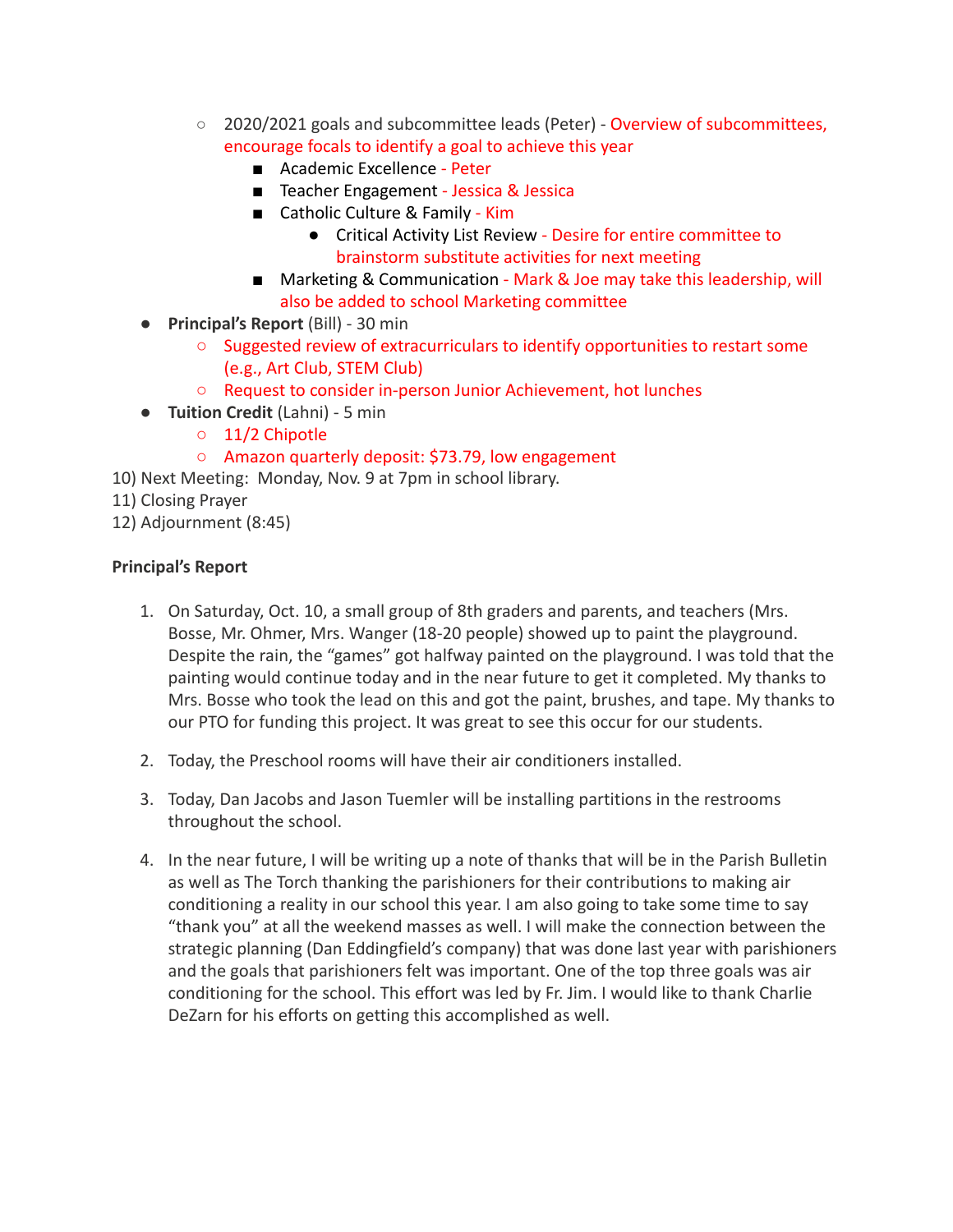- 5. Our first staff meeting will be Oct. 12 after school. We have a full agenda. We will be working on finalizing our meeting schedule (Academic Issues, Catholic Identity, and Technology, Marketing, etc.) for the rest of the year.
- 6. The mass planning schedule for Friday masses for November and December will be worked on by Karen Brandstetter and myself and once that is finished, I will put that in the Parent Press. The eighth graders are doing a great job distributing communion to the classes in school. I also get a chance to deliver communion to those staff that would not normally attend mass due to various reasons. They are grateful to receive communion every Friday.
- 7. Josh Shortt and I met and discussed the school's needs with regard to technology. I will be talking to him in the near future on how to reach our goals and ways in which Education Commission Members and Technology Committee members can help us.
- 8. I will be picking up more PPE materials from the HCESC (Hamilton County Educational Service Center) in Mt. Healthy this Friday for our school. In August, I went out there and received cloth masks, and face shields.
- 9. The 8th graders will have their Virtual Confirmation Retreat conducted by Net Ministries tomorrow Oct. 13 from 4-7 pm. Fr Jim, Karen Brandstetter, Mrs. Glassmeyer, Mr. Ward, and I will be on the Virtual Retreat. Karen spoke to the 8th graders this Friday about it and told the 8th graders what they needed for the retreat, encouraged them to have their sponsors be with them, and introduced herself to them and answered any questions they had. The 8th grade teachers will not be giving any homework for the students tomorrow due to the retreat.

## **Pastoral Associate's Report**

**First Communion**: On Saturday, Sept. 19, 36 third grade students made their First Communion at a special 11 am mass. With their parents (and any other family who live in the same home), they received Our Lord in the Eucharist with the support of both 3rd and 2nd grade teachers, as these students could not make First Communion last spring due to the Covid-19 virus. Even though some of the "usual" aspects were missing to ensure safety and social distancing, the Gathering Space and the Church sanctuary were decorated more than in previous years and that added a sense of festivity to the celebration. The children and their parents seemed exceptionally joyous during the mass and many expressed their appreciation as they left the church. The liturgy was live streamed and recorded for extended family members and friends of the First Communicants to watch simultaneously or at a future date. All the children received a hand decorated gift bag with a variety of gifts from the parish. It was a beautiful ceremony and a wonderful way for the parish to celebrate these young people and their faith.

**PSR**: We have had a really fine start to our "Virtual" PSR! We are using the Gospel Weeklies program published by Pflaum. This program allows us to focus on the Gospel for each Sunday and draw out the message and the catechetical content according to the age level of the students. This also allows the parents to participate in this virtual experience without being